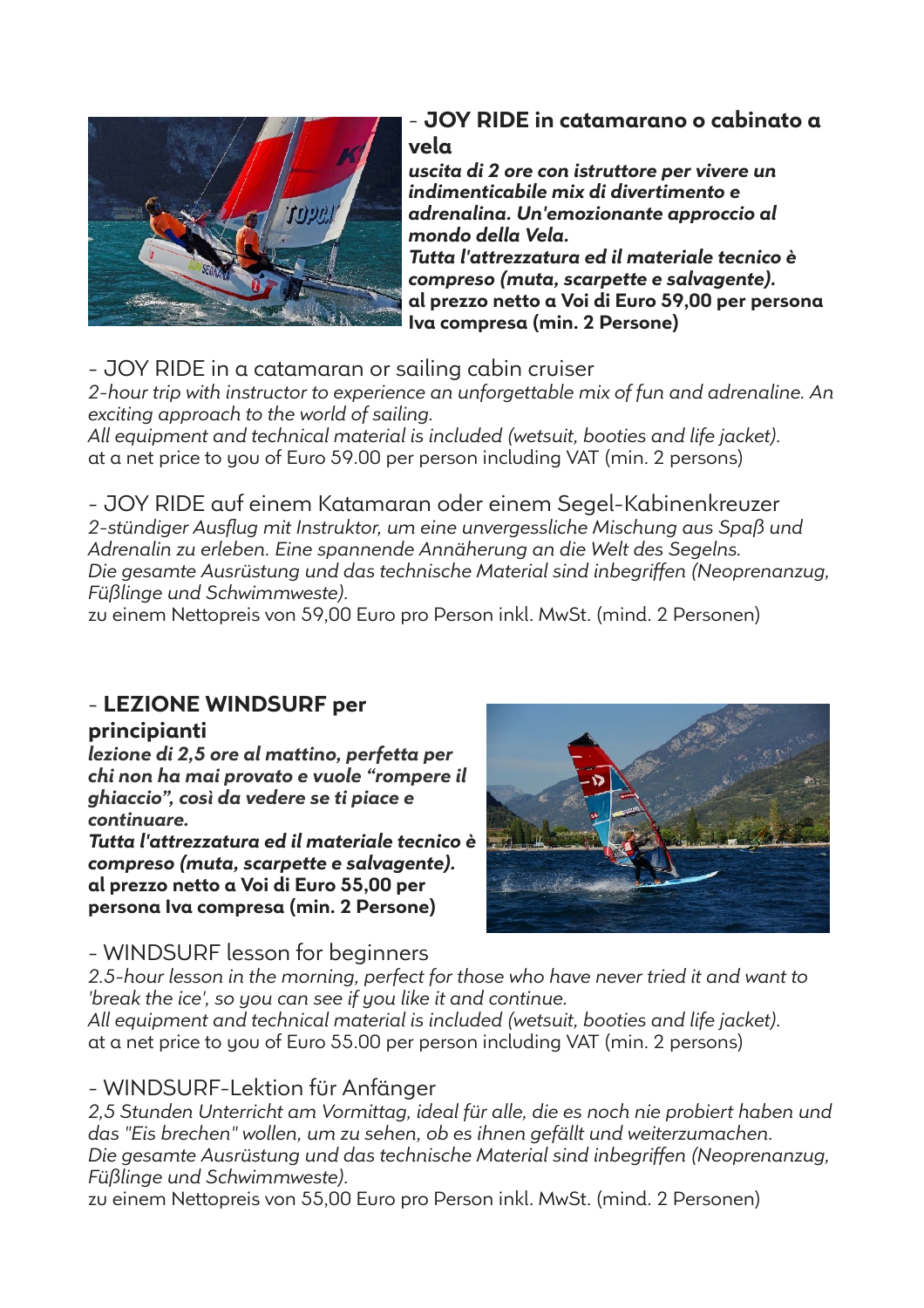

- **TOUR IN KAYAK**

*Lungo la costa, durante le nostre divertenti gite in kayak della durata di 2 ore, potrete ammirare le località di Riva del Garda e lo splendore della cascata del Ponale, una vista da non perdere! I nostri kayak a uno o due posti sono molto sicuri e facili, non è richiesta alcuna preparazione tecnica.* **al prezzo netto a Voi di Euro 55,00 per persona Iva compresa (min. 2 Persone)**

### - KAYAK TOURS

*Along the coast, during our fun 2-hour kayak tours, you can admire the resorts of Riva del Garda and the splendour of the Ponale waterfall, a sight not to be missed! Our one or two-seater kayaks are very safe and easy, no technical training is required.* at a net price to you of Euro 55.00 per person including VAT (min. 2 persons)

### - KAYAK TOURS

*Entlang der Küste können Sie bei unseren unterhaltsamen 2-stündigen Kajaktouren die Ortschaften von Riva del Garda und die Pracht des Ponale-Wasserfalls bewundern, eine Sehenswürdigkeit, die Sie nicht verpassen sollten! Unsere ein- oder zweisitzigen Kajaks sind sehr sicher und einfach, eine technische Ausbildung ist nicht erforderlich.* zu einem Nettopreis von 55,00 Euro pro Person inkl. MwSt. (mind. 2 Personen)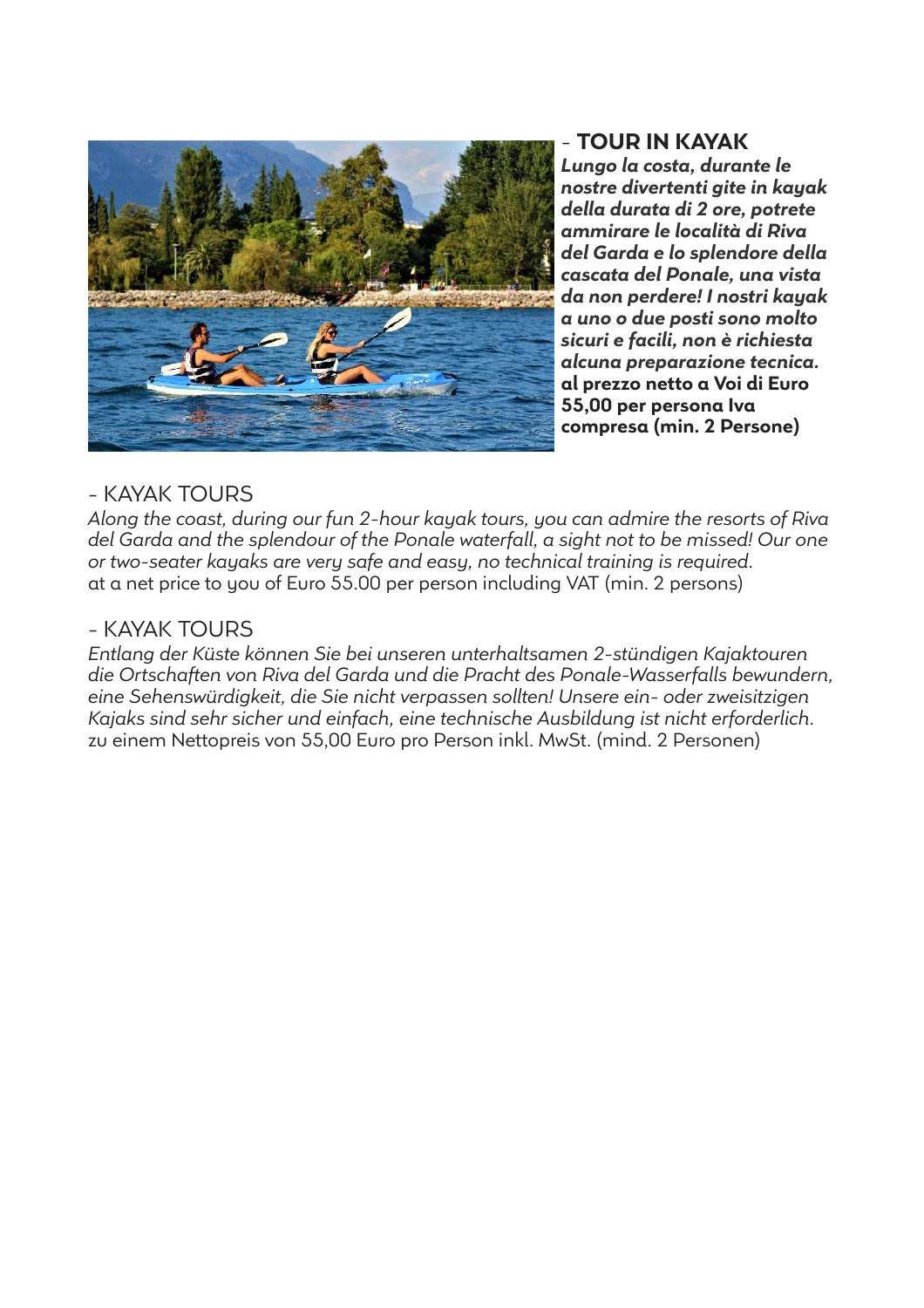# - **CANYONING**

*Una divertente e rinfrescante avventura della durata di circa 4 ore, con le Guide Alpine, in un magico mondo nella zona attorno al Lago di Garda. Salta nell'acqua con noi, seguiremo il corso di un torrente di montagna! Inseguiremo la corrente in mezzo alle rocce, ci tuffiamo nelle cascate, scendiamo dagli scivoli naturali che l'acqua ha scavato e lisciato in milioni di anni.* **al prezzo netto a Voi di Euro 81,00 per persona Iva compresa (min. 2 Persone)**

# - CANYONING

*A fun and refreshing adventure lasting about 4 hours, with Alpine Guides, in a magical world in the area around Lake Garda. Jump into the water with us, we will follow the course of a mountain stream! We will chase the current through rocks, dive into waterfalls, and descend down natural slides that water has carved and smoothed over millions of years.*

at a net price to you of Euro 81.00 per person including VAT (min. 2 persons)



# - CANYONING

*Ein unterhaltsames und erfrischendes Abenteuer von ca.* 

*4 Stunden mit Bergführern in einer magischen Welt rund um den Gardasee. Springen Sie mit uns ins Wasser, wir folgen dem Lauf eines Gebirgsbachs! Wir werden die Strömung durch Felsen jagen, in Wasserfälle eintauchen und natürliche Rutschen hinunterfahren, die das Wasser im Laufe von Millionen von Jahren geformt und geglättet hat.*

zu einem Nettopreis von 81,00 Euro pro Person inkl. MwSt. (mind. 2 Personen)